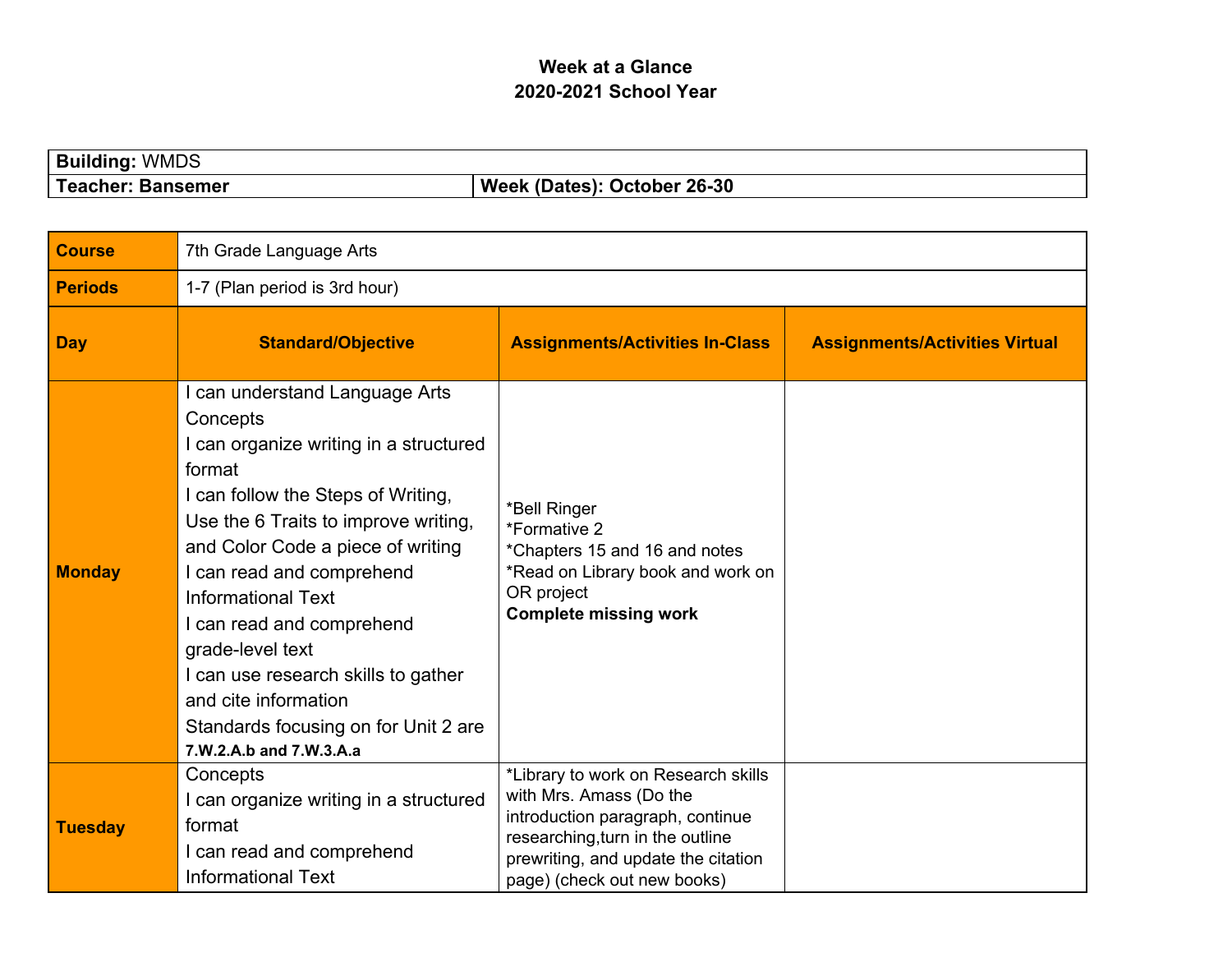## **Week at a Glance 2020-2021 School Year**

|                  | I can read and comprehend<br>grade-level text<br>I can use research skills to gather<br>and cite information<br>Standards focusing on for Unit 2 are<br>7.W.2.A.b and 7.W.3.A.a                                                                                                                           | *Read on Library book and work on<br>the OR project for homework<br>*Complete missing work                                                                                                                                                               |  |
|------------------|-----------------------------------------------------------------------------------------------------------------------------------------------------------------------------------------------------------------------------------------------------------------------------------------------------------|----------------------------------------------------------------------------------------------------------------------------------------------------------------------------------------------------------------------------------------------------------|--|
| <b>Wednesday</b> | Concepts<br>I can organize writing in a structured<br>format<br>I can read and comprehend<br><b>Informational Text</b><br>I can read and comprehend<br>grade-level text<br>I can use research skills to gather<br>and cite information<br>Standards focusing on for Unit 2 are<br>7.W.2.A.b and 7.W.3.A.a | *Bell Ringer<br>*Goal Sheet Unit 2<br>*Chapter 18 and notes<br>*Begin working on the Rough Draft<br>for the Letter (talk about the<br>transitions and the conclusion)<br>*Read on Library book and work on<br>OR project<br><b>Complete missing work</b> |  |
| <b>Thursday</b>  | Concepts<br>I can organize writing in a structured<br>format<br>I can read and comprehend<br><b>Informational Text</b><br>I can read and comprehend<br>grade-level text<br>I can use research skills to gather<br>and cite information<br>Standards focusing on for Unit 2 are<br>7.W.2.A.b and 7.W.3.A.a | *Bell Ringer<br>*Continue working on the Rough<br>Draft (Share Rough Draft)<br>*Read on Library book and work on<br>OR project<br><b>Complete missing work</b>                                                                                           |  |
| <b>Friday</b>    | Concepts                                                                                                                                                                                                                                                                                                  | No School Friday                                                                                                                                                                                                                                         |  |